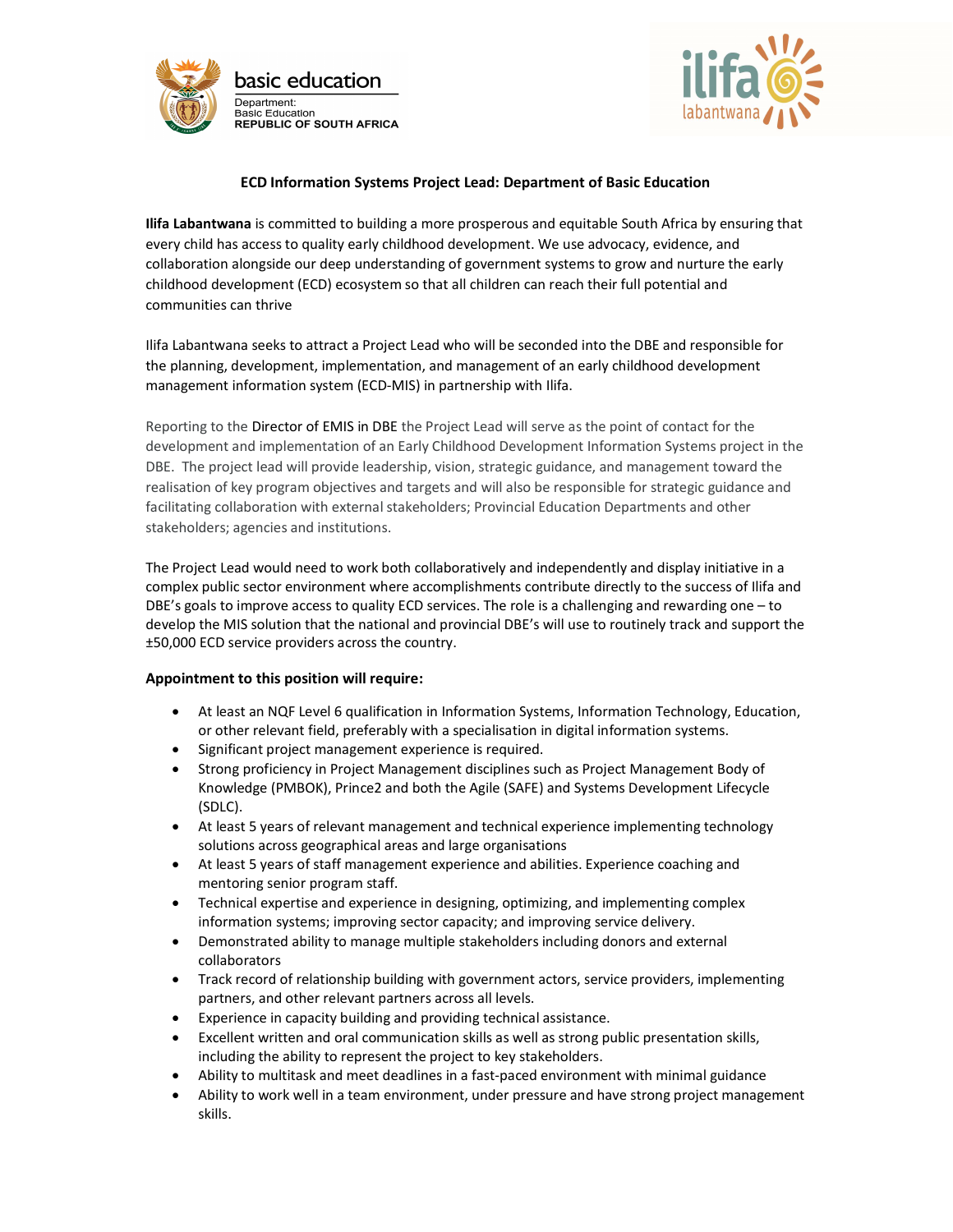



 A valid driver's licence, be prepared to travel and work flexible hours to meet project requirements on occasion

#### Responsibilities

- Provide overall direction for the project's development and implementation, with technical oversight for all project components.
- Ensure the strategic and functional integration of all technical areas and manage cross-cutting issues.
- Serve as the primary point of contact and ensure strong collaboration with donor and government counterparts and other key stakeholders. Maintain high level of communication with all stakeholders concerning technical, programmatic, business, and administrative aspects of the project.
- Ensure timely and quality completion of all technical and financial deliverables and reports in accordance with department requirements
- Create, Manage and ensure compliance to standards, procedures, and policies for governing the ECD information system
- Manage relationships with Provincial Education Departments and DBE ECD Programme Units, including requirements gathering workshops, organising and conducting change management, training and advocacy for the project.
- Manage the development, testing, piloting, and roll-out phases of the ECD MIS system across all Provinces in collaboration with external partners.
- Coordinate the roles and activities of staff from partner organisations related to implementation with Provinces.
- Support the director in monitoring and reporting on the progress at various levels and structures and monitor the pace of project implementation, assuring that the full potential of the program is realised.
- Establish and maintain Protocol Agreements between the DBE and other Government Departments/partners on EMIS data and systems
- Identify opportunities, develop proposals and negotiate to leverage other donor, governmental, and organisational resources to support the ongoing sustainability and use of the system
- Manage project governance as secretariat of Steering Committees. Ensuring that meetings are scheduled, minutes are taken and circulated, risks, mitigations and decisions are logged and implemented.